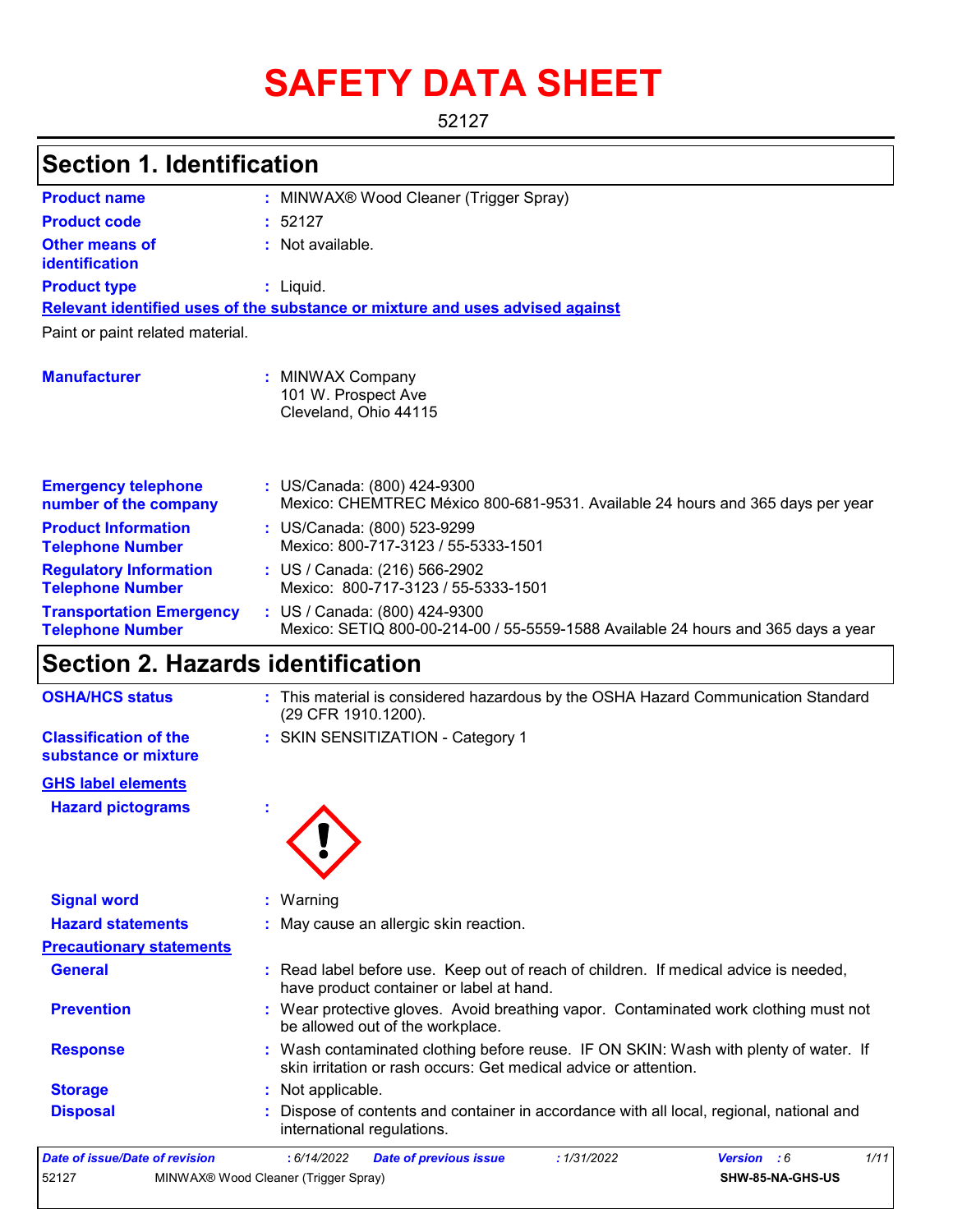### **Section 2. Hazards identification**

| <b>Supplemental label</b><br><b>elements</b> | WARNING: This product contains a chemical known to the State of California to cause<br>birth defects or other reproductive harm.                |
|----------------------------------------------|-------------------------------------------------------------------------------------------------------------------------------------------------|
|                                              | Please refer to the SDS for additional information. Keep out of reach of children. Do not<br>transfer contents to other containers for storage. |
| <b>Hazards not otherwise</b><br>classified   | : None known.                                                                                                                                   |

### **Section 3. Composition/information on ingredients**

| Substance/mixture                              | : Mixture        |
|------------------------------------------------|------------------|
| <b>Other means of</b><br><b>identification</b> | : Not available. |

#### **CAS number/other identifiers**

| <b>Ingredient name</b>        | % by weight | <b>CAS number</b> |
|-------------------------------|-------------|-------------------|
| Sodium Hydroxymethylglycinate | ′> ا        | 70161-44-3        |

Any concentration shown as a range is to protect confidentiality or is due to batch variation.

**There are no additional ingredients present which, within the current knowledge of the supplier and in the concentrations applicable, are classified and hence require reporting in this section.**

**Occupational exposure limits, if available, are listed in Section 8.**

### **Section 4. First aid measures**

#### **Description of necessary first aid measures**

| <b>Eye contact</b>  | : Immediately flush eyes with plenty of water, occasionally lifting the upper and lower<br>eyelids. Check for and remove any contact lenses. Continue to rinse for at least 10<br>minutes. Get medical attention if irritation occurs.                                                                                                                                                                                                                                                                                                                                                                                                                                                                                            |
|---------------------|-----------------------------------------------------------------------------------------------------------------------------------------------------------------------------------------------------------------------------------------------------------------------------------------------------------------------------------------------------------------------------------------------------------------------------------------------------------------------------------------------------------------------------------------------------------------------------------------------------------------------------------------------------------------------------------------------------------------------------------|
| <b>Inhalation</b>   | : Remove victim to fresh air and keep at rest in a position comfortable for breathing. If<br>not breathing, if breathing is irregular or if respiratory arrest occurs, provide artificial<br>respiration or oxygen by trained personnel. It may be dangerous to the person providing<br>aid to give mouth-to-mouth resuscitation. Get medical attention if adverse health effects<br>persist or are severe. If unconscious, place in recovery position and get medical<br>attention immediately. Maintain an open airway. Loosen tight clothing such as a collar,<br>tie, belt or waistband.                                                                                                                                      |
| <b>Skin contact</b> | : Wash with plenty of soap and water. Remove contaminated clothing and shoes. Wash<br>contaminated clothing thoroughly with water before removing it, or wear gloves.<br>Continue to rinse for at least 10 minutes. Get medical attention. In the event of any<br>complaints or symptoms, avoid further exposure. Wash clothing before reuse. Clean<br>shoes thoroughly before reuse.                                                                                                                                                                                                                                                                                                                                             |
| <b>Ingestion</b>    | : Wash out mouth with water. Remove dentures if any. If material has been swallowed<br>and the exposed person is conscious, give small quantities of water to drink. Stop if the<br>exposed person feels sick as vomiting may be dangerous. Do not induce vomiting<br>unless directed to do so by medical personnel. If vomiting occurs, the head should be<br>kept low so that vomit does not enter the lungs. Get medical attention if adverse health<br>effects persist or are severe. Never give anything by mouth to an unconscious person.<br>If unconscious, place in recovery position and get medical attention immediately.<br>Maintain an open airway. Loosen tight clothing such as a collar, tie, belt or waistband. |

#### **Most important symptoms/effects, acute and delayed**

| <b>Potential acute health effects</b> |                                                     |
|---------------------------------------|-----------------------------------------------------|
| <b>Eve contact</b>                    | : No known significant effects or critical hazards. |
| <b>Inhalation</b>                     | : No known significant effects or critical hazards. |

| Date of issue/Date of revision |                                      | 6/14/2022 | <b>Date of previous issue</b> | 1/31/2022 | <b>Version</b> : 6      | 2/11 |
|--------------------------------|--------------------------------------|-----------|-------------------------------|-----------|-------------------------|------|
| 52127                          | MINWAX® Wood Cleaner (Trigger Spray) |           |                               |           | <b>SHW-85-NA-GHS-US</b> |      |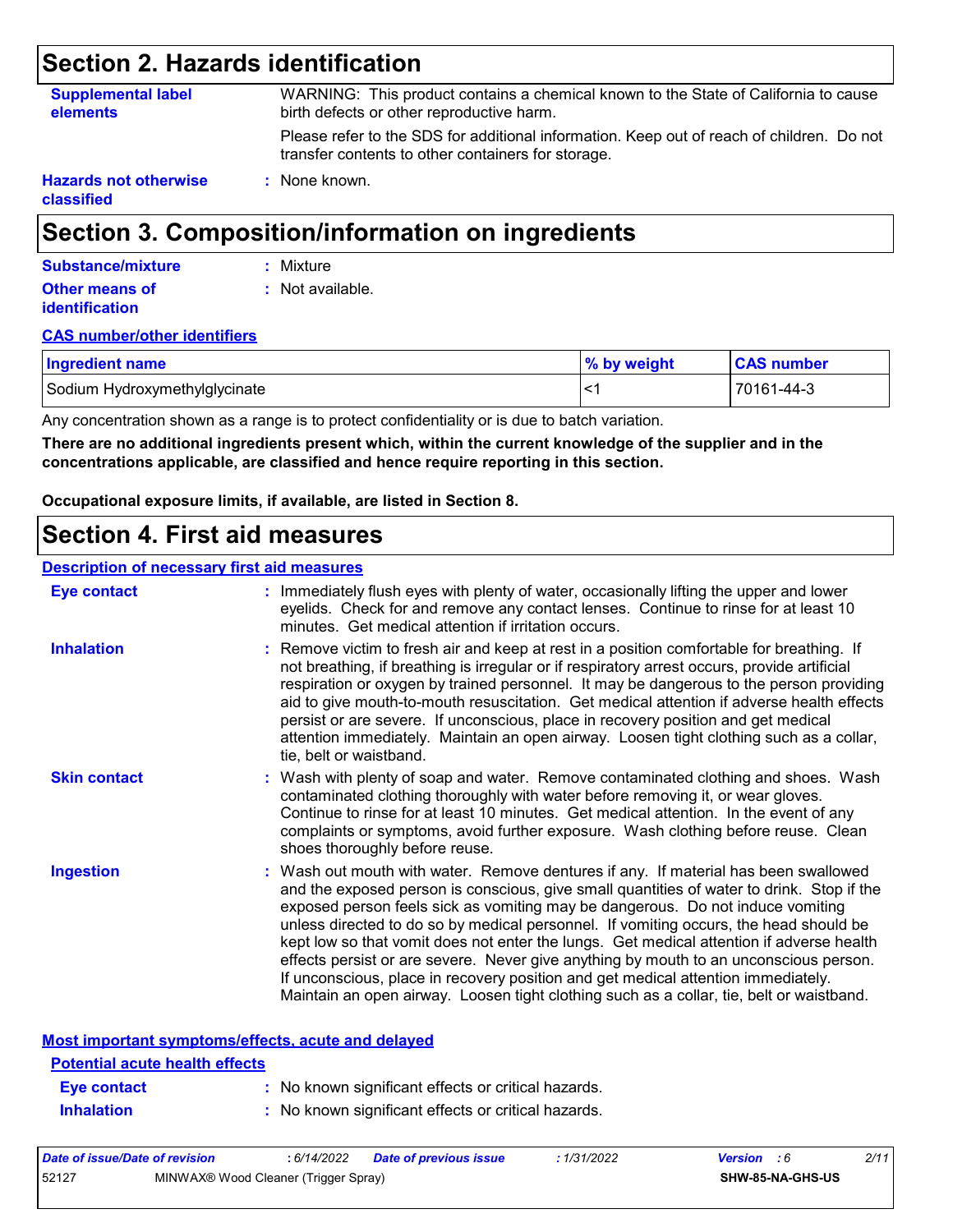# **Section 4. First aid measures**

| <b>Skin contact</b>                 | : May cause an allergic skin reaction.                                                                                                                                                                                                                                    |
|-------------------------------------|---------------------------------------------------------------------------------------------------------------------------------------------------------------------------------------------------------------------------------------------------------------------------|
| Ingestion                           | : No known significant effects or critical hazards.                                                                                                                                                                                                                       |
| <b>Over-exposure signs/symptoms</b> |                                                                                                                                                                                                                                                                           |
| Eye contact                         | $:$ No specific data.                                                                                                                                                                                                                                                     |
| <b>Inhalation</b>                   | : No specific data.                                                                                                                                                                                                                                                       |
| <b>Skin contact</b>                 | : Adverse symptoms may include the following:<br>irritation<br>redness                                                                                                                                                                                                    |
| <b>Ingestion</b>                    | : No specific data.                                                                                                                                                                                                                                                       |
|                                     | Indication of immediate medical attention and special treatment needed, if necessary                                                                                                                                                                                      |
| Notes to physician                  | : Treat symptomatically. Contact poison treatment specialist immediately if large<br>quantities have been ingested or inhaled.                                                                                                                                            |
| <b>Specific treatments</b>          | : No specific treatment.                                                                                                                                                                                                                                                  |
| <b>Protection of first-aiders</b>   | No action shall be taken involving any personal risk or without suitable training. It may<br>÷.<br>be dangerous to the person providing aid to give mouth-to-mouth resuscitation. Wash<br>contaminated clothing thoroughly with water before removing it, or wear gloves. |

**See toxicological information (Section 11)**

### **Section 5. Fire-fighting measures**

| <b>Extinguishing media</b>                               |                                                                                                                                                                                                     |
|----------------------------------------------------------|-----------------------------------------------------------------------------------------------------------------------------------------------------------------------------------------------------|
| <b>Suitable extinguishing</b><br>media                   | : Use an extinguishing agent suitable for the surrounding fire.                                                                                                                                     |
| <b>Unsuitable extinguishing</b><br>media                 | : None known.                                                                                                                                                                                       |
| <b>Specific hazards arising</b><br>from the chemical     | : In a fire or if heated, a pressure increase will occur and the container may burst.                                                                                                               |
| <b>Hazardous thermal</b><br>decomposition products       | : No specific data.                                                                                                                                                                                 |
| <b>Special protective actions</b><br>for fire-fighters   | : Promptly isolate the scene by removing all persons from the vicinity of the incident if<br>there is a fire. No action shall be taken involving any personal risk or without suitable<br>training. |
| <b>Special protective</b><br>equipment for fire-fighters | : Fire-fighters should wear appropriate protective equipment and self-contained breathing<br>apparatus (SCBA) with a full face-piece operated in positive pressure mode.                            |

### **Section 6. Accidental release measures**

|                                | <b>Personal precautions, protective equipment and emergency procedures</b>                                                                                                                                                                                                                                                                                                                                       |
|--------------------------------|------------------------------------------------------------------------------------------------------------------------------------------------------------------------------------------------------------------------------------------------------------------------------------------------------------------------------------------------------------------------------------------------------------------|
| For non-emergency<br>personnel | : No action shall be taken involving any personal risk or without suitable training.<br>Evacuate surrounding areas. Keep unnecessary and unprotected personnel from<br>entering. Do not touch or walk through spilled material. Avoid breathing vapor or mist.<br>Provide adequate ventilation. Wear appropriate respirator when ventilation is<br>inadequate. Put on appropriate personal protective equipment. |
| For emergency responders       | : If specialized clothing is required to deal with the spillage, take note of any information in<br>Section 8 on suitable and unsuitable materials. See also the information in "For non-<br>emergency personnel".                                                                                                                                                                                               |

#### **Environmental precautions :**

| Date of issue/Date of revision |                                      | : 6/14/2022 | <b>Date of previous issue</b> | : 1/31/2022 | <b>Version</b> : 6      | 3/11 |
|--------------------------------|--------------------------------------|-------------|-------------------------------|-------------|-------------------------|------|
| 52127                          | MINWAX® Wood Cleaner (Trigger Spray) |             |                               |             | <b>SHW-85-NA-GHS-US</b> |      |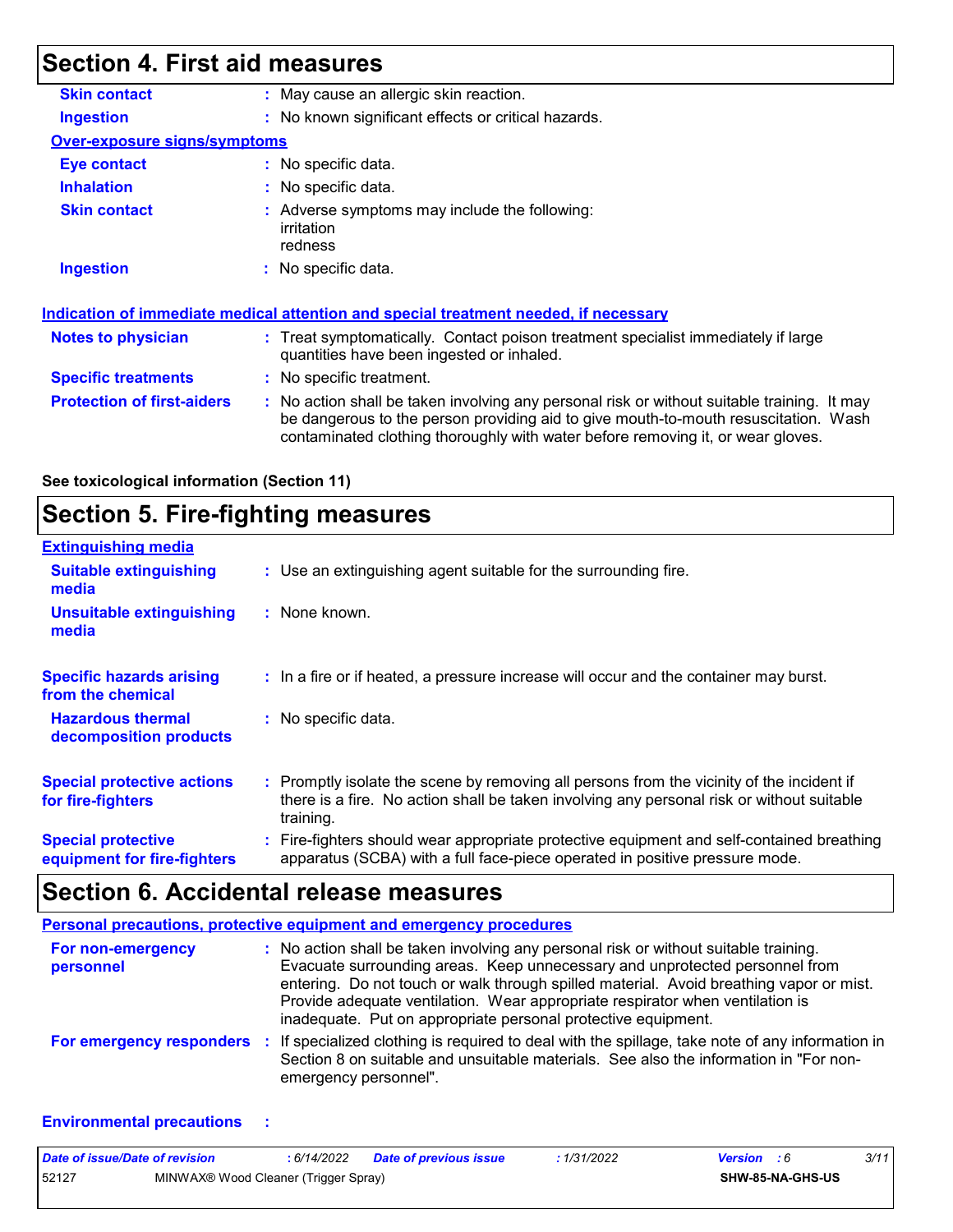### **Section 6. Accidental release measures**

Avoid dispersal of spilled material and runoff and contact with soil, waterways, drains and sewers. Inform the relevant authorities if the product has caused environmental pollution (sewers, waterways, soil or air).

#### **Methods and materials for containment and cleaning up**

| <b>Small spill</b> | : Stop leak if without risk. Move containers from spill area. Dilute with water and mop up<br>if water-soluble. Alternatively, or if water-insoluble, absorb with an inert dry material and<br>place in an appropriate waste disposal container. Dispose of via a licensed waste<br>disposal contractor.                                                                                                                                                                                                                                                                                                                                                                                                     |
|--------------------|--------------------------------------------------------------------------------------------------------------------------------------------------------------------------------------------------------------------------------------------------------------------------------------------------------------------------------------------------------------------------------------------------------------------------------------------------------------------------------------------------------------------------------------------------------------------------------------------------------------------------------------------------------------------------------------------------------------|
| <b>Large spill</b> | : Stop leak if without risk. Move containers from spill area. Approach release from<br>upwind. Prevent entry into sewers, water courses, basements or confined areas. Wash<br>spillages into an effluent treatment plant or proceed as follows. Contain and collect<br>spillage with non-combustible, absorbent material e.g. sand, earth, vermiculite or<br>diatomaceous earth and place in container for disposal according to local regulations<br>(see Section 13). Dispose of via a licensed waste disposal contractor. Contaminated<br>absorbent material may pose the same hazard as the spilled product. Note: see<br>Section 1 for emergency contact information and Section 13 for waste disposal. |

### **Section 7. Handling and storage**

#### **Precautions for safe handling**

| <b>Protective measures</b>                                                       | : Put on appropriate personal protective equipment (see Section 8). Persons with a<br>history of skin sensitization problems should not be employed in any process in which<br>this product is used. Do not get in eyes or on skin or clothing. Do not ingest. Avoid<br>breathing vapor or mist. Keep in the original container or an approved alternative made<br>from a compatible material, kept tightly closed when not in use. Empty containers retain<br>product residue and can be hazardous. Do not reuse container.                                                       |
|----------------------------------------------------------------------------------|------------------------------------------------------------------------------------------------------------------------------------------------------------------------------------------------------------------------------------------------------------------------------------------------------------------------------------------------------------------------------------------------------------------------------------------------------------------------------------------------------------------------------------------------------------------------------------|
| <b>Advice on general</b><br>occupational hygiene                                 | : Eating, drinking and smoking should be prohibited in areas where this material is<br>handled, stored and processed. Workers should wash hands and face before eating,<br>drinking and smoking. Remove contaminated clothing and protective equipment before<br>entering eating areas. See also Section 8 for additional information on hygiene<br>measures.                                                                                                                                                                                                                      |
| <b>Conditions for safe storage,</b><br>including any<br><b>incompatibilities</b> | : Store in accordance with local regulations. Store in original container protected from<br>direct sunlight in a dry, cool and well-ventilated area, away from incompatible materials<br>(see Section 10) and food and drink. Keep container tightly closed and sealed until<br>ready for use. Containers that have been opened must be carefully resealed and kept<br>upright to prevent leakage. Do not store in unlabeled containers. Use appropriate<br>containment to avoid environmental contamination. See Section 10 for incompatible<br>materials before handling or use. |

### **Section 8. Exposure controls/personal protection**

#### **Control parameters**

### Sodium Hydroxymethylglycinate **70161-44-3** None. **Ingredient name Exposure limits Exposure limits Occupational exposure limits (OSHA United States)** None. **Ingredient name Exposure limits Exposure limits Occupational exposure limits (Canada) CAS # CAS #**

**Occupational exposure limits (Mexico)**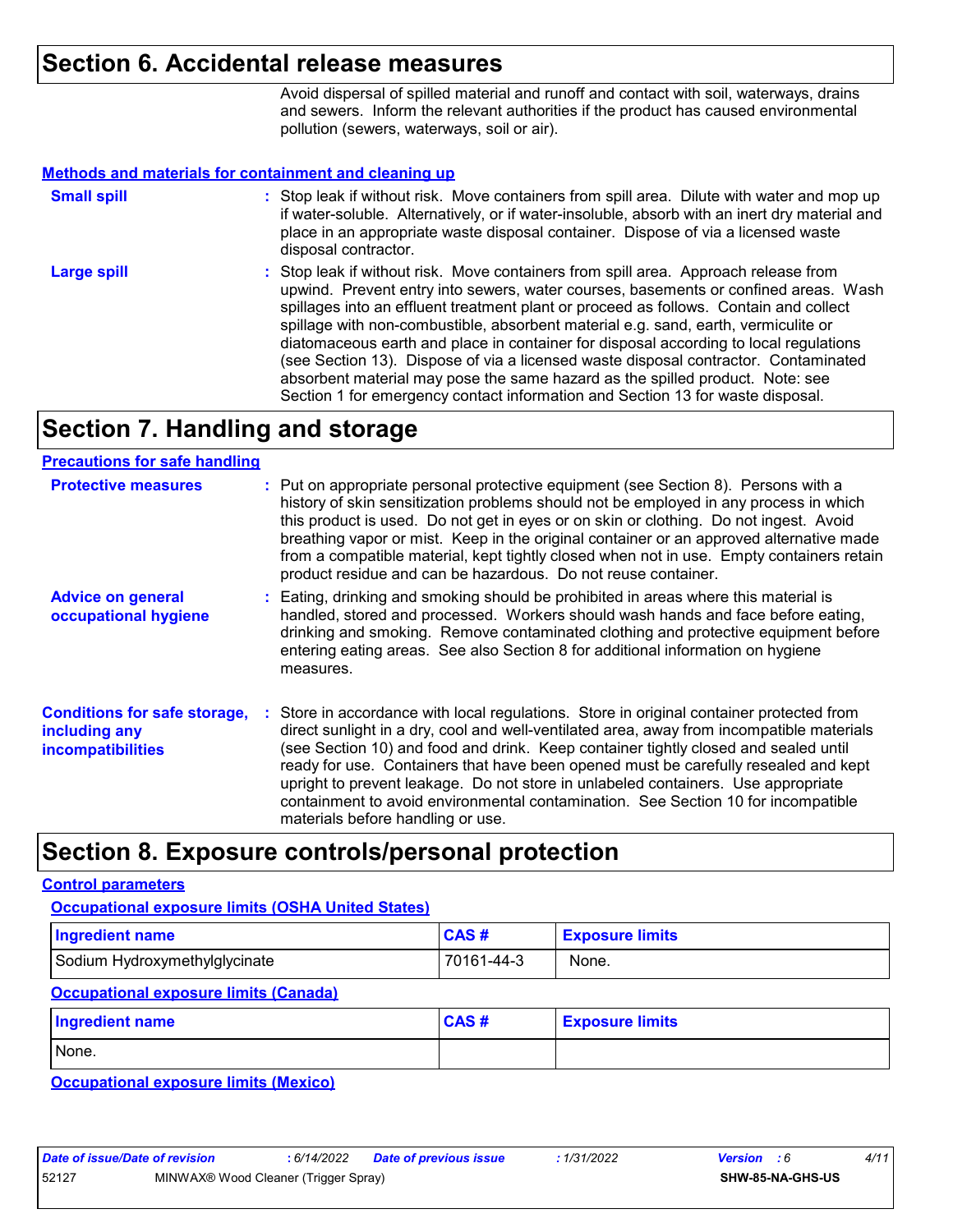### **Section 8. Exposure controls/personal protection**

|                                                  |                        | CAS#                                                                                                                                                                                                                                                                                                                                                                                                                                                                                                                                                                                                                   | <b>Exposure limits</b>                                                                                                                                                                                                                                                                                                                                                                                                    |  |  |
|--------------------------------------------------|------------------------|------------------------------------------------------------------------------------------------------------------------------------------------------------------------------------------------------------------------------------------------------------------------------------------------------------------------------------------------------------------------------------------------------------------------------------------------------------------------------------------------------------------------------------------------------------------------------------------------------------------------|---------------------------------------------------------------------------------------------------------------------------------------------------------------------------------------------------------------------------------------------------------------------------------------------------------------------------------------------------------------------------------------------------------------------------|--|--|
| None.                                            |                        |                                                                                                                                                                                                                                                                                                                                                                                                                                                                                                                                                                                                                        |                                                                                                                                                                                                                                                                                                                                                                                                                           |  |  |
| <b>Appropriate engineering</b><br>controls       | contaminants.          |                                                                                                                                                                                                                                                                                                                                                                                                                                                                                                                                                                                                                        | : Good general ventilation should be sufficient to control worker exposure to airborne                                                                                                                                                                                                                                                                                                                                    |  |  |
| <b>Environmental exposure</b><br><b>controls</b> |                        | Emissions from ventilation or work process equipment should be checked to ensure<br>they comply with the requirements of environmental protection legislation. In some<br>cases, fume scrubbers, filters or engineering modifications to the process equipment<br>will be necessary to reduce emissions to acceptable levels.                                                                                                                                                                                                                                                                                          |                                                                                                                                                                                                                                                                                                                                                                                                                           |  |  |
| <b>Individual protection measures</b>            |                        |                                                                                                                                                                                                                                                                                                                                                                                                                                                                                                                                                                                                                        |                                                                                                                                                                                                                                                                                                                                                                                                                           |  |  |
| <b>Hygiene measures</b>                          |                        | showers are close to the workstation location.                                                                                                                                                                                                                                                                                                                                                                                                                                                                                                                                                                         | : Wash hands, forearms and face thoroughly after handling chemical products, before<br>eating, smoking and using the lavatory and at the end of the working period.<br>Appropriate techniques should be used to remove potentially contaminated clothing.<br>Contaminated work clothing should not be allowed out of the workplace. Wash<br>contaminated clothing before reusing. Ensure that eyewash stations and safety |  |  |
| <b>Eye/face protection</b>                       | shields.               | Safety eyewear complying with an approved standard should be used when a risk<br>assessment indicates this is necessary to avoid exposure to liquid splashes, mists,<br>gases or dusts. If contact is possible, the following protection should be worn, unless<br>the assessment indicates a higher degree of protection: safety glasses with side-                                                                                                                                                                                                                                                                   |                                                                                                                                                                                                                                                                                                                                                                                                                           |  |  |
| <b>Skin protection</b>                           |                        |                                                                                                                                                                                                                                                                                                                                                                                                                                                                                                                                                                                                                        |                                                                                                                                                                                                                                                                                                                                                                                                                           |  |  |
| <b>Hand protection</b>                           |                        | : Chemical-resistant, impervious gloves complying with an approved standard should be<br>worn at all times when handling chemical products if a risk assessment indicates this is<br>necessary. Considering the parameters specified by the glove manufacturer, check<br>during use that the gloves are still retaining their protective properties. It should be<br>noted that the time to breakthrough for any glove material may be different for different<br>glove manufacturers. In the case of mixtures, consisting of several substances, the<br>protection time of the gloves cannot be accurately estimated. |                                                                                                                                                                                                                                                                                                                                                                                                                           |  |  |
| <b>Body protection</b>                           | handling this product. |                                                                                                                                                                                                                                                                                                                                                                                                                                                                                                                                                                                                                        | Personal protective equipment for the body should be selected based on the task being<br>performed and the risks involved and should be approved by a specialist before                                                                                                                                                                                                                                                   |  |  |
| <b>Other skin protection</b>                     |                        | specialist before handling this product.                                                                                                                                                                                                                                                                                                                                                                                                                                                                                                                                                                               | : Appropriate footwear and any additional skin protection measures should be selected<br>based on the task being performed and the risks involved and should be approved by a                                                                                                                                                                                                                                             |  |  |
| <b>Respiratory protection</b>                    | aspects of use.        |                                                                                                                                                                                                                                                                                                                                                                                                                                                                                                                                                                                                                        | Based on the hazard and potential for exposure, select a respirator that meets the<br>appropriate standard or certification. Respirators must be used according to a<br>respiratory protection program to ensure proper fitting, training, and other important                                                                                                                                                            |  |  |

### **Section 9. Physical and chemical properties**

The conditions of measurement of all properties are at standard temperature and pressure unless otherwise indicated.

#### **Physical state Melting point/freezing point : Not available.** Liquid. **: Odor** : Not available. **pH Color Color :** Not available. 7.1 **: Odor threshold** : Not available. **Appearance**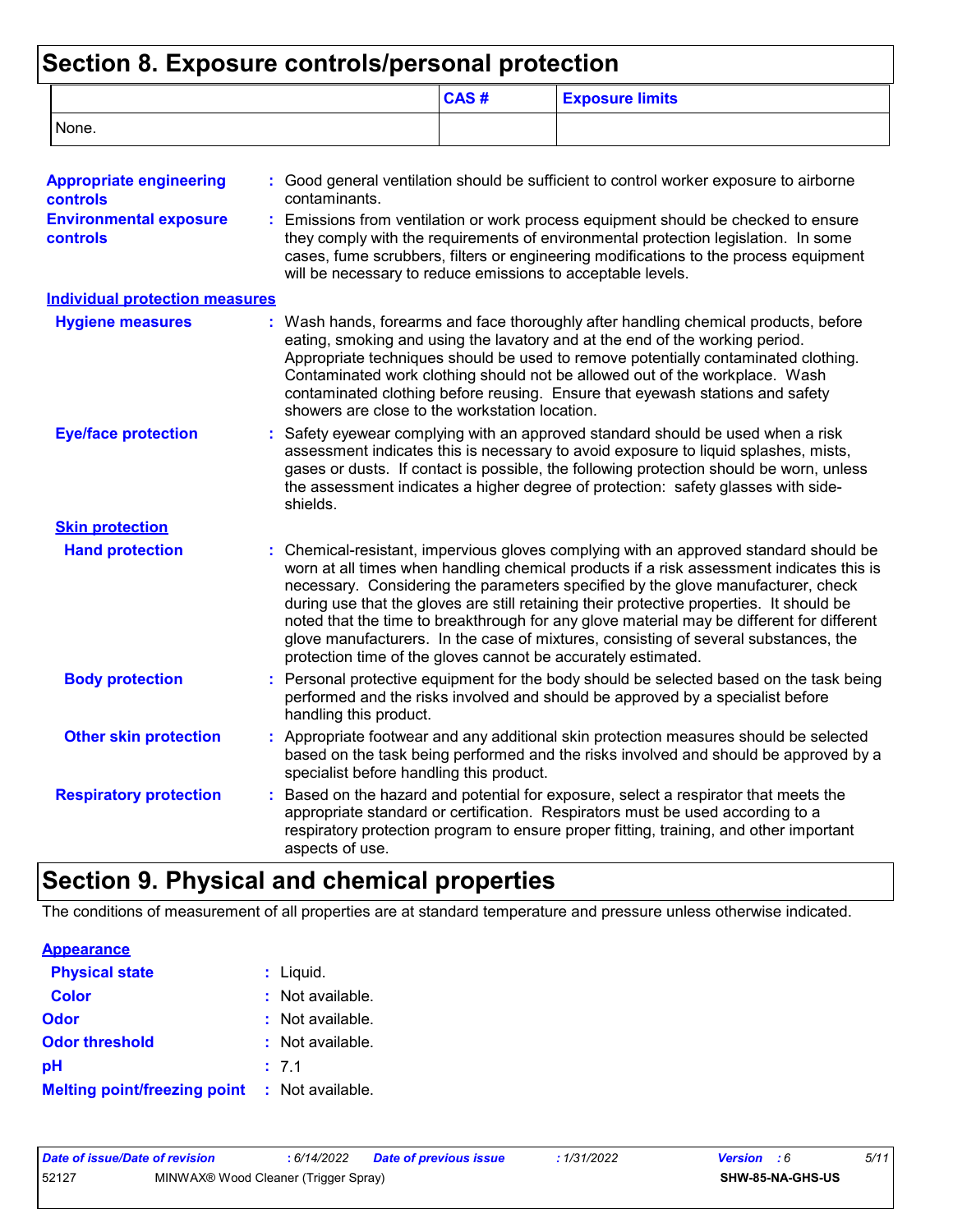### **Section 9. Physical and chemical properties**

| <b>Boiling point, initial boiling</b><br>point, and boiling range | : $100^{\circ}$ C (212 $^{\circ}$ F)                           |
|-------------------------------------------------------------------|----------------------------------------------------------------|
| <b>Flash point</b>                                                | : Closed cup: Not applicable.                                  |
| <b>Evaporation rate</b>                                           | $\therefore$ 0.09 (butyl acetate = 1)                          |
| <b>Flammability</b>                                               | : Not available.                                               |
| Lower and upper explosion<br>limit/flammability limit             | : Not available.                                               |
| <b>Vapor pressure</b>                                             | : $2.3$ kPa (17.5 mm Hg)                                       |
| <b>Relative vapor density</b>                                     | : 1 [Air = 1]                                                  |
| <b>Relative density</b>                                           | $\pm$ 1                                                        |
| <b>Solubility</b>                                                 | : Not available.                                               |
| <b>Partition coefficient: n-</b><br>octanol/water                 | : Not applicable.                                              |
| <b>Auto-ignition temperature</b>                                  | : Not available.                                               |
| <b>Decomposition temperature</b>                                  | : Not available.                                               |
| <b>Viscosity</b>                                                  | Kinematic (40°C (104°F)): >20.5 mm <sup>2</sup> /s (>20.5 cSt) |
| <b>Molecular weight</b>                                           | Not applicable.                                                |
| <b>Aerosol product</b>                                            |                                                                |
| <b>Heat of combustion</b>                                         | : $0.555$ kJ/g                                                 |

### **Section 10. Stability and reactivity**

| <b>Reactivity</b>                            | : No specific test data related to reactivity available for this product or its ingredients.              |
|----------------------------------------------|-----------------------------------------------------------------------------------------------------------|
| <b>Chemical stability</b>                    | : The product is stable.                                                                                  |
| <b>Possibility of hazardous</b><br>reactions | : Under normal conditions of storage and use, hazardous reactions will not occur.                         |
| <b>Conditions to avoid</b>                   | : No specific data.                                                                                       |
| <b>Incompatible materials</b>                | : No specific data.                                                                                       |
| <b>Hazardous decomposition</b><br>products   | : Under normal conditions of storage and use, hazardous decomposition products should<br>not be produced. |

### **Section 11. Toxicological information**

#### **Information on toxicological effects**

#### **Acute toxicity**

Not available.

#### **Irritation/Corrosion**

Not available.

### **Sensitization**

Not available.

### **Mutagenicity**

Not available.

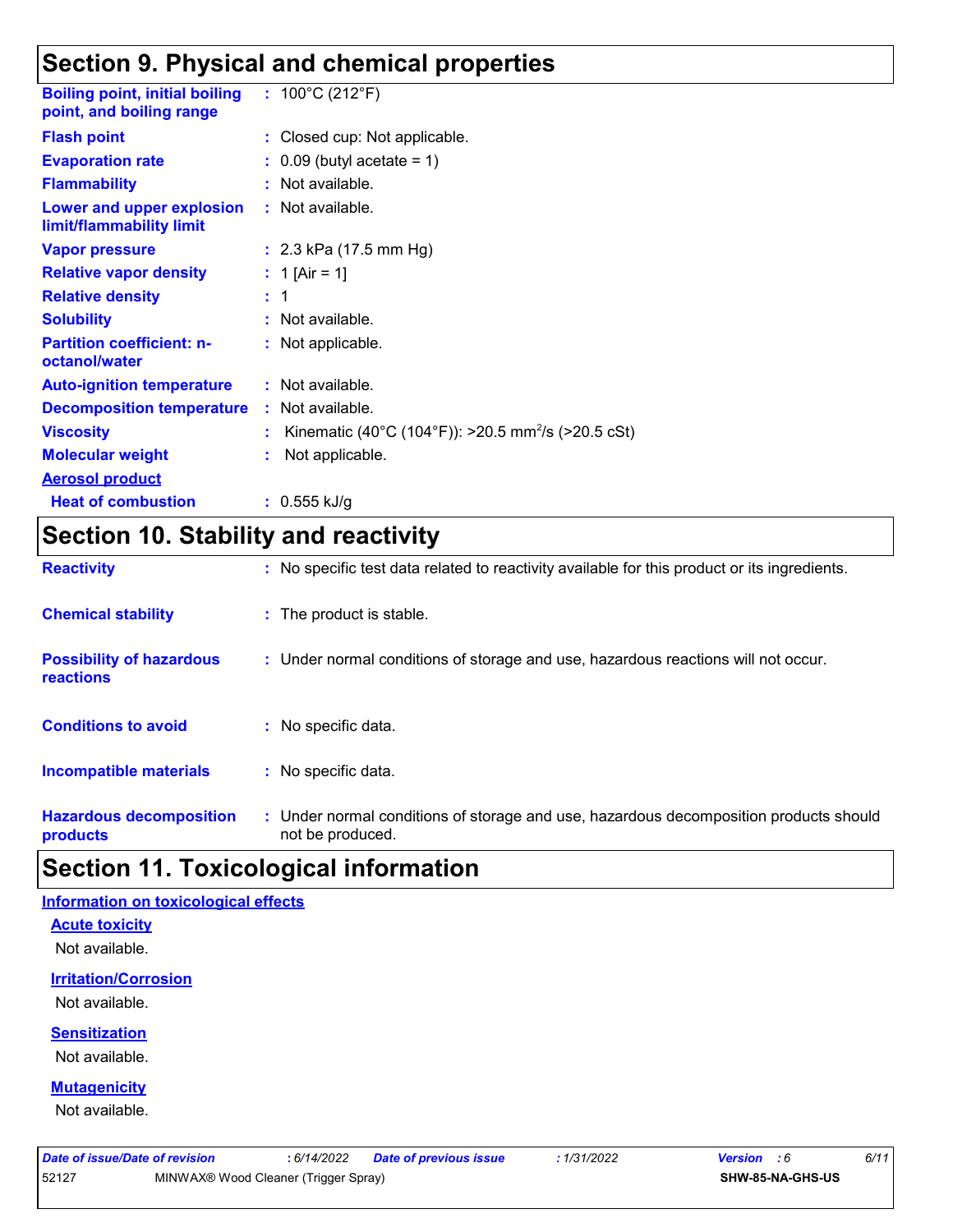### **Section 11. Toxicological information**

### **Carcinogenicity**

Not available.

#### **Reproductive toxicity**

Not available.

#### **Teratogenicity**

Not available.

#### **Specific target organ toxicity (single exposure)**

| <b>Name</b>                   | <b>Category</b> | <b>Route of</b><br><b>exposure</b> | <b>Target organs</b>                     |
|-------------------------------|-----------------|------------------------------------|------------------------------------------|
| Sodium Hydroxymethylglycinate | Category 3      |                                    | Respiratory tract<br><b>l</b> irritation |

#### **Specific target organ toxicity (repeated exposure)**

Not available.

#### **Aspiration hazard**

Not available.

| <b>Information on the likely</b><br>routes of exposure | : Not available.                                                                                       |
|--------------------------------------------------------|--------------------------------------------------------------------------------------------------------|
| <b>Potential acute health effects</b>                  |                                                                                                        |
| <b>Eye contact</b>                                     | : No known significant effects or critical hazards.                                                    |
| <b>Inhalation</b>                                      | No known significant effects or critical hazards.                                                      |
| <b>Skin contact</b>                                    | May cause an allergic skin reaction.                                                                   |
| <b>Ingestion</b>                                       | : No known significant effects or critical hazards.                                                    |
|                                                        | <b>Symptoms related to the physical, chemical and toxicological characteristics</b>                    |
| <b>Eye contact</b>                                     | : No specific data.                                                                                    |
| <b>Inhalation</b>                                      | : No specific data.                                                                                    |
| <b>Skin contact</b>                                    | Adverse symptoms may include the following:<br>irritation<br>redness                                   |
| <b>Ingestion</b>                                       | : No specific data.                                                                                    |
|                                                        | Delayed and immediate effects and also chronic effects from short and long term exposure               |
| <b>Short term exposure</b>                             |                                                                                                        |
| <b>Potential immediate</b><br>effects                  | : Not available.                                                                                       |
| <b>Potential delayed effects</b>                       | : Not available.                                                                                       |
| <b>Long term exposure</b>                              |                                                                                                        |
| <b>Potential immediate</b><br>effects                  | : Not available.                                                                                       |
| <b>Potential delayed effects</b>                       | : Not available.                                                                                       |
| <b>Potential chronic health effects</b>                |                                                                                                        |
| Not available.                                         |                                                                                                        |
| <b>General</b>                                         | Once sensitized, a severe allergic reaction may occur when subsequently exposed to<br>very low levels. |
| <b>Date of issue/Date of revision</b>                  | : 6/14/2022<br>: 1/31/2022<br>7/11<br><b>Date of previous issue</b><br>Version : 6                     |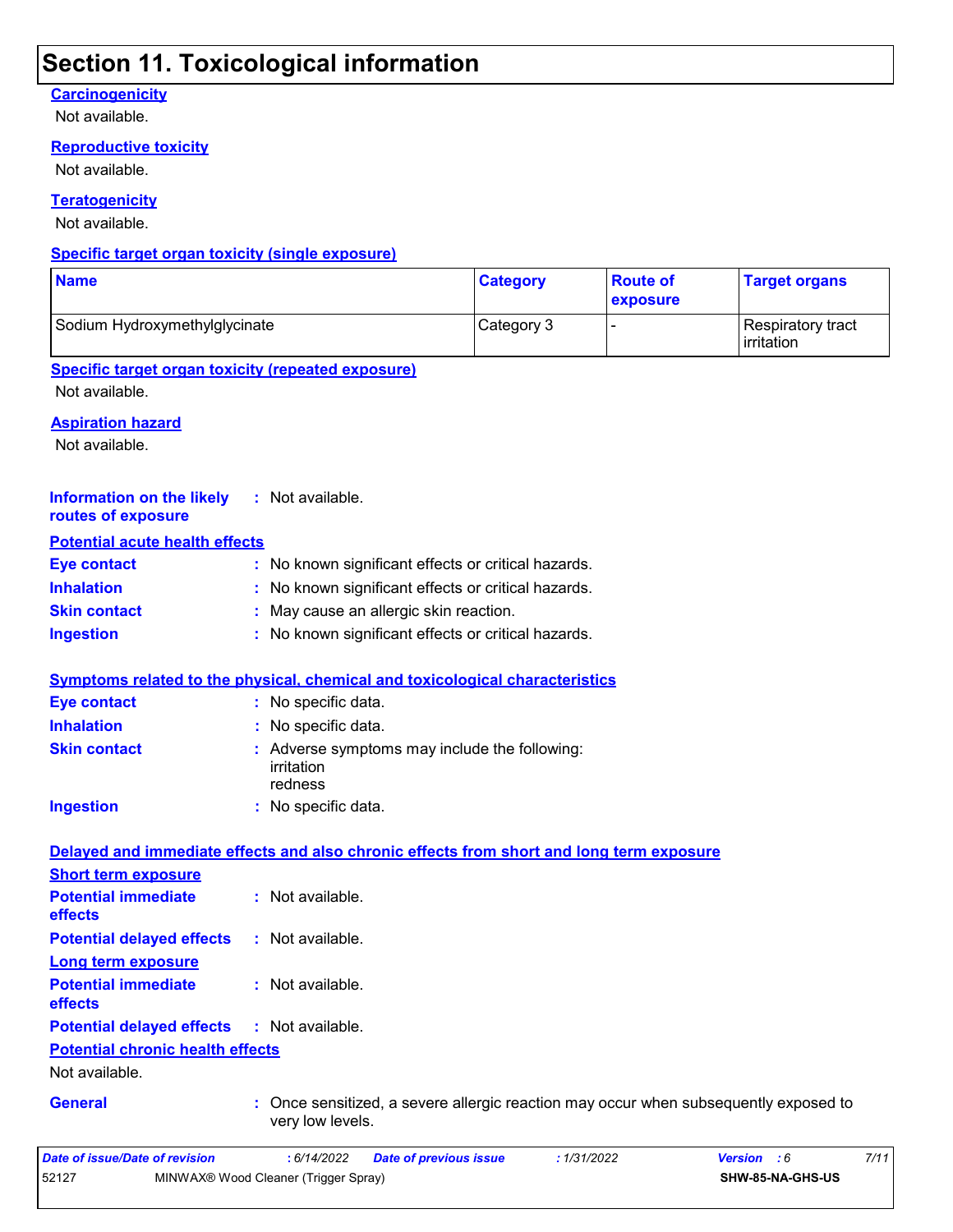### **Section 11. Toxicological information**

| : No known significant effects or critical hazards. |
|-----------------------------------------------------|
| : No known significant effects or critical hazards. |
| : No known significant effects or critical hazards. |
| : No known significant effects or critical hazards. |
| : No known significant effects or critical hazards. |
|                                                     |

**Numerical measures of toxicity** Not available. **Acute toxicity estimates**

# **Section 12. Ecological information**

#### **Toxicity**

| <b>Product/ingredient name</b>   | <b>Result</b>                 | <b>Species</b>             | <b>Exposure</b> |
|----------------------------------|-------------------------------|----------------------------|-----------------|
| Sodium<br>Hydroxymethylglycinate | Acute EC50 39 ppm Fresh water | Daphnia - Daphnia magna    | l 48 hours i    |
|                                  | Acute LC50 75 ppm Fresh water | Fish - Lepomis macrochirus | 196 hours       |

#### **Persistence and degradability**

Not available.

#### **Bioaccumulative potential**

Not available.

| <b>Mobility in soil</b>     |                  |
|-----------------------------|------------------|
| <b>Soil/water partition</b> | : Not available. |
| <b>coefficient (Koc)</b>    |                  |

**Other adverse effects** : No known significant effects or critical hazards.

### **Section 13. Disposal considerations**

The generation of waste should be avoided or minimized wherever possible. Disposal of this product, solutions and any by-products should at all times comply with the requirements of environmental protection and waste disposal legislation and any regional local authority requirements. Dispose of surplus and non-recyclable products via a licensed waste disposal contractor. Waste should not be disposed of untreated to the sewer unless fully compliant with the requirements of all authorities with jurisdiction. Waste packaging should be recycled. Incineration or landfill should only be considered when recycling is not feasible. This material and its container must be disposed of in a safe way. Care should be taken when handling emptied containers that have not been cleaned or rinsed out. Empty containers or liners may retain some product residues. Avoid dispersal of spilled material and runoff and contact with soil, waterways, drains and sewers. **Disposal methods :**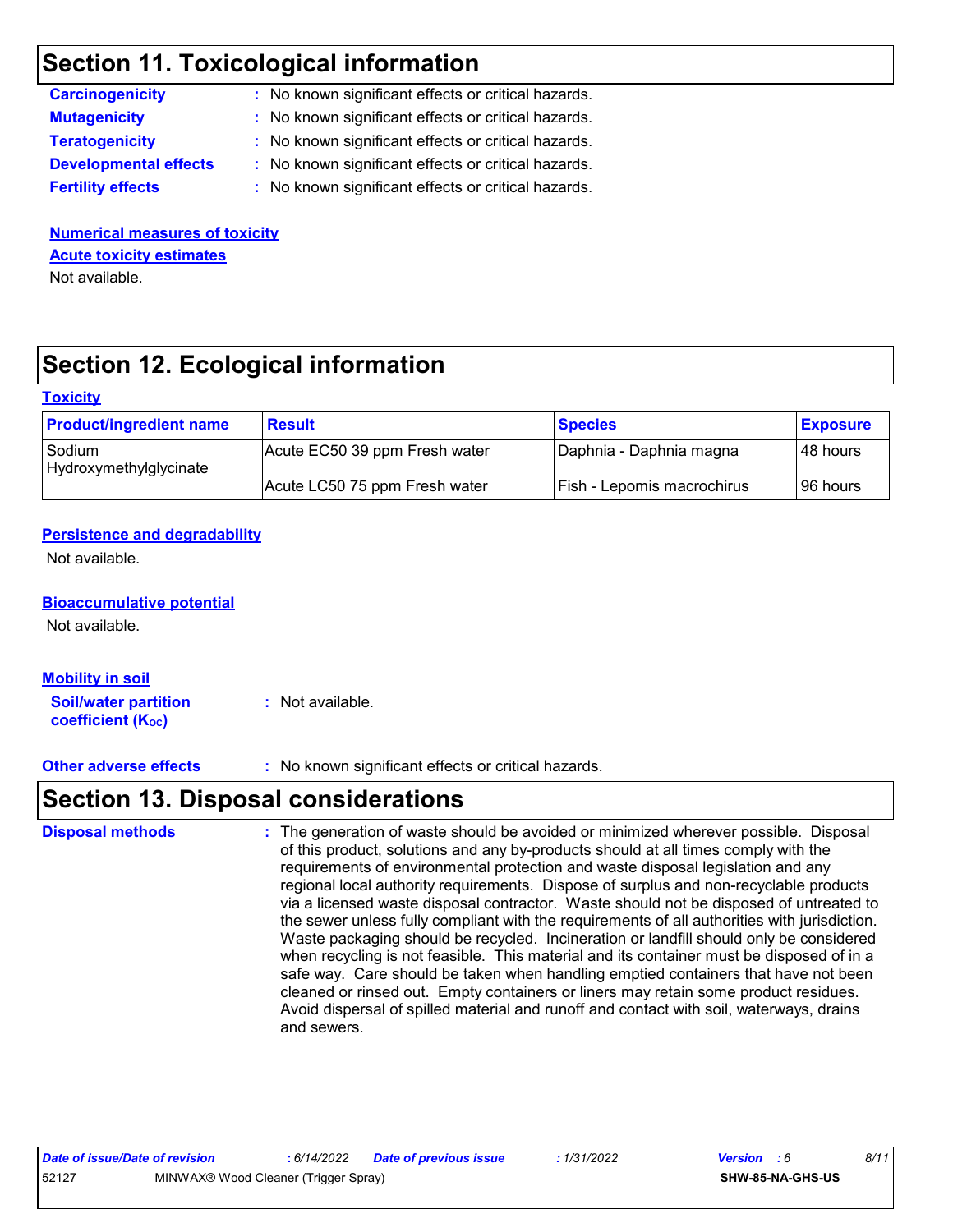### **Section 14. Transport information**

|                                                                                                                                                                                                                                                                                                                                                                                                                                                                                                                                                                                                                                                                                                                              | <b>DOT</b><br><b>Classification</b> | <b>TDG</b><br><b>Classification</b> | <b>Mexico</b><br><b>Classification</b> | <b>IATA</b>    | <b>IMDG</b>    |
|------------------------------------------------------------------------------------------------------------------------------------------------------------------------------------------------------------------------------------------------------------------------------------------------------------------------------------------------------------------------------------------------------------------------------------------------------------------------------------------------------------------------------------------------------------------------------------------------------------------------------------------------------------------------------------------------------------------------------|-------------------------------------|-------------------------------------|----------------------------------------|----------------|----------------|
| <b>UN number</b>                                                                                                                                                                                                                                                                                                                                                                                                                                                                                                                                                                                                                                                                                                             | Not regulated.                      | Not regulated.                      | Not regulated.                         | Not regulated. | Not regulated. |
| <b>UN proper</b><br>shipping name                                                                                                                                                                                                                                                                                                                                                                                                                                                                                                                                                                                                                                                                                            |                                     |                                     |                                        |                |                |
| <b>Transport</b><br>hazard class(es)                                                                                                                                                                                                                                                                                                                                                                                                                                                                                                                                                                                                                                                                                         | $\blacksquare$                      |                                     |                                        |                |                |
| <b>Packing group</b>                                                                                                                                                                                                                                                                                                                                                                                                                                                                                                                                                                                                                                                                                                         |                                     |                                     |                                        |                |                |
| <b>Environmental</b><br>hazards                                                                                                                                                                                                                                                                                                                                                                                                                                                                                                                                                                                                                                                                                              | No.                                 | No.                                 | No.                                    | No.            | No.            |
| <b>Additional</b><br><b>information</b>                                                                                                                                                                                                                                                                                                                                                                                                                                                                                                                                                                                                                                                                                      |                                     |                                     |                                        |                |                |
| <b>Special precautions for user :</b><br>Multi-modal shipping descriptions are provided for informational purposes and do not<br>consider container sizes. The presence of a shipping description for a particular<br>mode of transport (sea, air, etc.), does not indicate that the product is packaged<br>suitably for that mode of transport. All packaging must be reviewed for suitability<br>prior to shipment, and compliance with the applicable regulations is the sole<br>responsibility of the person offering the product for transport. People loading and<br>unloading dangerous goods must be trained on all of the risks deriving from the<br>substances and on all actions in case of emergency situations. |                                     |                                     |                                        |                |                |
| <b>Transport in bulk according</b><br>to IMO instruments                                                                                                                                                                                                                                                                                                                                                                                                                                                                                                                                                                                                                                                                     | : Not available.                    |                                     |                                        |                |                |
|                                                                                                                                                                                                                                                                                                                                                                                                                                                                                                                                                                                                                                                                                                                              |                                     | <b>Proper shipping name</b>         | : Not available.                       |                |                |

### **Section 15. Regulatory information**

#### **SARA 313**

SARA 313 (40 CFR 372.45) supplier notification can be found on the Environmental Data Sheet.

#### **California Prop. 65**

WARNING: This product contains a chemical known to the State of California to cause birth defects or other reproductive harm.

| <b>International requlations</b> |                                                                                                                                                                                                                                                                                                                                             |
|----------------------------------|---------------------------------------------------------------------------------------------------------------------------------------------------------------------------------------------------------------------------------------------------------------------------------------------------------------------------------------------|
| <b>International lists</b>       | : Australia inventory (AIIC): Not determined.<br>China inventory (IECSC): Not determined.<br>Japan inventory (CSCL): Not determined.<br>Japan inventory (ISHL): Not determined.<br>Korea inventory (KECI): Not determined.<br>New Zealand Inventory of Chemicals (NZIoC): Not determined.<br>Philippines inventory (PICCS): Not determined. |
|                                  | Taiwan Chemical Substances Inventory (TCSI): Not determined.<br>Thailand inventory: Not determined.<br>Turkey inventory: Not determined.                                                                                                                                                                                                    |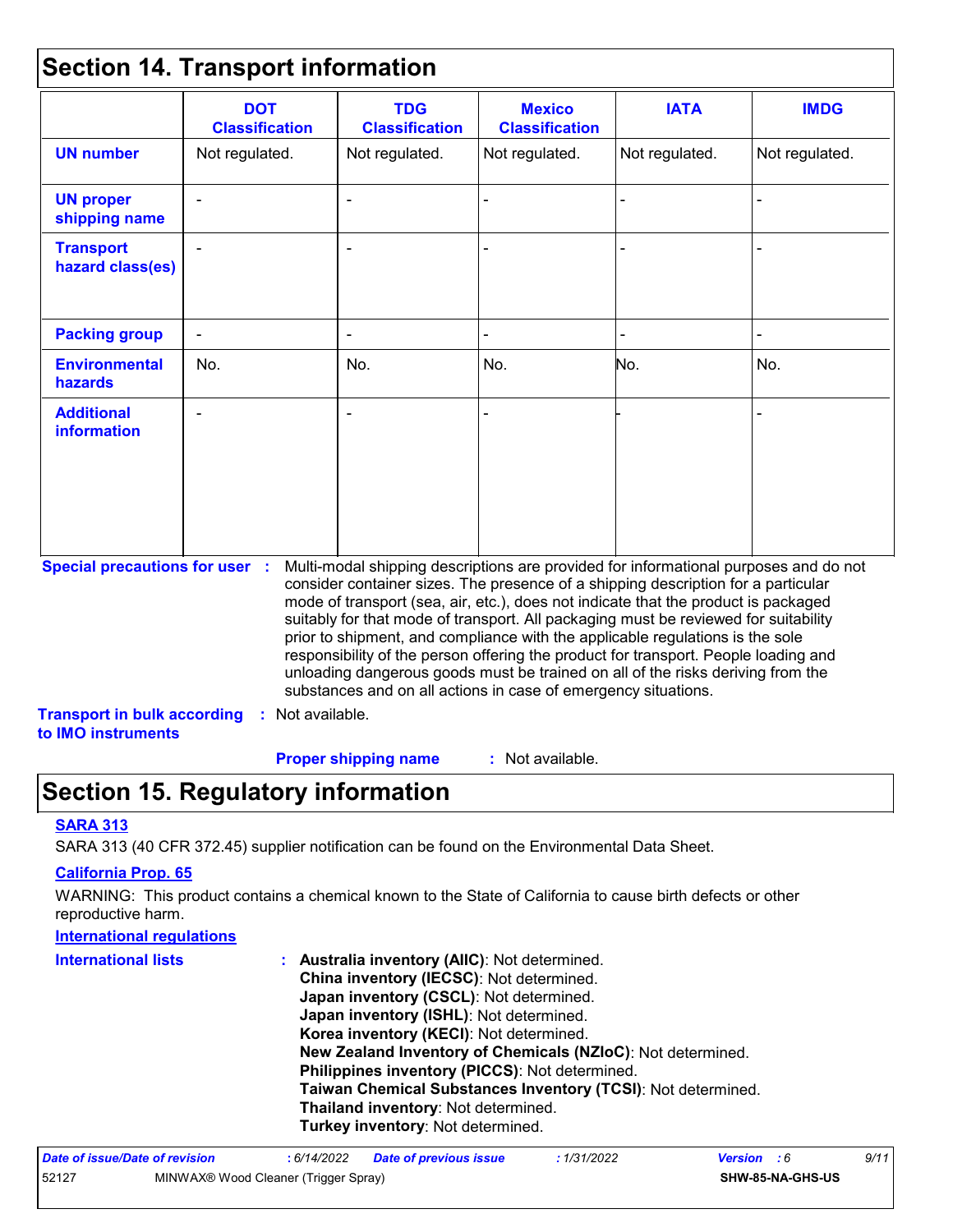### **Section 15. Regulatory information**

**Vietnam inventory**: Not determined.

### **Section 16. Other information**





**The customer is responsible for determining the PPE code for this material. For more information on HMIS® Personal Protective Equipment (PPE) codes, consult the HMIS® Implementation Manual.**

**Caution: HMIS® ratings are based on a 0-4 rating scale, with 0 representing minimal hazards or risks, and 4 representing significant hazards or risks. Although HMIS® ratings and the associated label are not required on SDSs or products leaving a facility under 29 CFR 1910.1200, the preparer may choose to provide them. HMIS® ratings are to be used with a fully implemented HMIS® program. HMIS® is a registered trademark and service mark of the American Coatings Association, Inc.**

**Procedure used to derive the classification**

|                                   | <b>Justification</b> |                                                                                                                                                                                                                                                                                                                                                                                                                                                                                                                                                                                                                   |                    |
|-----------------------------------|----------------------|-------------------------------------------------------------------------------------------------------------------------------------------------------------------------------------------------------------------------------------------------------------------------------------------------------------------------------------------------------------------------------------------------------------------------------------------------------------------------------------------------------------------------------------------------------------------------------------------------------------------|--------------------|
| SKIN SENSITIZATION - Category 1   |                      |                                                                                                                                                                                                                                                                                                                                                                                                                                                                                                                                                                                                                   | Calculation method |
| <b>History</b>                    |                      |                                                                                                                                                                                                                                                                                                                                                                                                                                                                                                                                                                                                                   |                    |
| Date of printing                  |                      | : 6/14/2022                                                                                                                                                                                                                                                                                                                                                                                                                                                                                                                                                                                                       |                    |
| Date of issue/Date of<br>revision |                      | : 6/14/2022                                                                                                                                                                                                                                                                                                                                                                                                                                                                                                                                                                                                       |                    |
| Date of previous issue            |                      | : 1/31/2022                                                                                                                                                                                                                                                                                                                                                                                                                                                                                                                                                                                                       |                    |
| <b>Version</b>                    |                      | : 6                                                                                                                                                                                                                                                                                                                                                                                                                                                                                                                                                                                                               |                    |
| <b>Key to abbreviations</b>       |                      | $:$ ATE = Acute Toxicity Estimate<br><b>BCF</b> = Bioconcentration Factor<br>GHS = Globally Harmonized System of Classification and Labelling of Chemicals<br>IATA = International Air Transport Association<br>IBC = Intermediate Bulk Container<br><b>IMDG = International Maritime Dangerous Goods</b><br>LogPow = logarithm of the octanol/water partition coefficient<br>MARPOL = International Convention for the Prevention of Pollution From Ships, 1973<br>as modified by the Protocol of 1978. ("Marpol" = marine pollution)<br>$N/A = Not available$<br>SGG = Segregation Group<br>UN = United Nations |                    |

**Indicates information that has changed from previously issued version.**

#### **Notice to reader**

**It is recommended that each customer or recipient of this Safety Data Sheet (SDS) study it carefully and consult resources, as necessary or appropriate, to become aware of and understand the data contained in this SDS and any hazards associated with the product. This information is provided in good faith and believed to be accurate as of the effective date herein. However, no warranty, express or implied, is given. The information presented here applies only to the product as shipped. The addition of any material can change the composition, hazards and risks of the product. Products shall not be repackaged, modified, or tinted except as specifically instructed by the manufacturer, including but not limited to the incorporation of products not specified by the manufacturer, or the use or addition of products in proportions not specified by the manufacturer. Regulatory requirements are subject to change and may differ between various locations and jurisdictions. The customer/buyer/user is responsible to ensure that his activities comply with all country, federal, state, provincial or local laws. The conditions for use of the product are not under the control of the manufacturer; the customer/buyer/user is responsible to determine the conditions necessary for the safe use of this product. The customer/buyer/user** 

| Date of issue/Date of revision |                                      | : 6/14/2022 | Date of previous issue | : 1/31/2022 | <b>Version</b> : 6 |                         | 10/11 |
|--------------------------------|--------------------------------------|-------------|------------------------|-------------|--------------------|-------------------------|-------|
| 52127                          | MINWAX® Wood Cleaner (Trigger Spray) |             |                        |             |                    | <b>SHW-85-NA-GHS-US</b> |       |